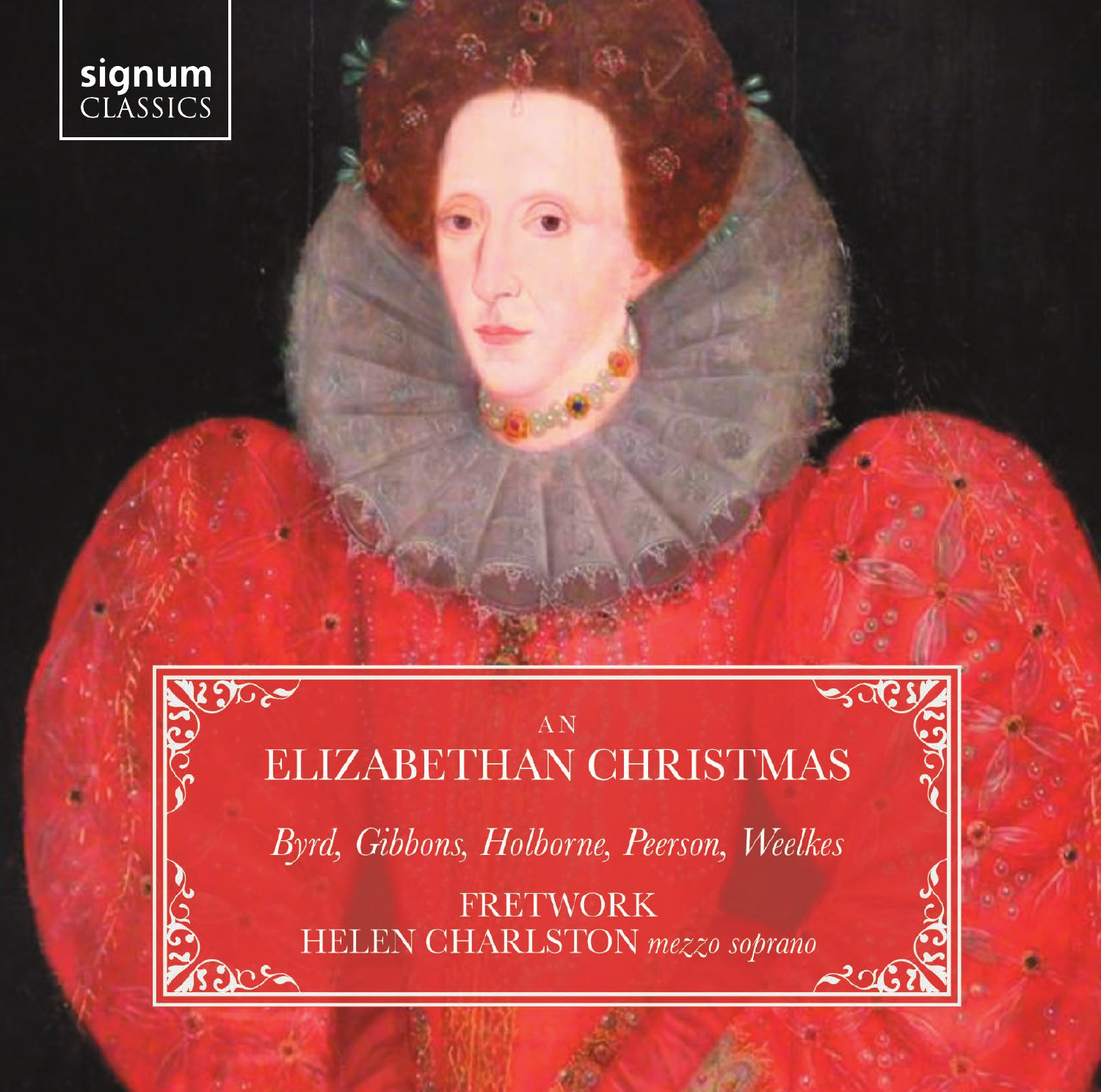## **AN ELIZABETHAN CHRISTMAS**

| 1              | Out of the Orient Crystal Skies                                                                                                                       | William Byrd (1543-1623)     | [3.37]  |
|----------------|-------------------------------------------------------------------------------------------------------------------------------------------------------|------------------------------|---------|
| 2 <sup>1</sup> | Pavan                                                                                                                                                 | Anthony Holborne (1545-1602) | [2.00]  |
| 3              | As it Fell on Holie Eve                                                                                                                               | Anthony Holborne             | [1.00]  |
| 4 <sup>1</sup> | From Virgin's Womb - Rejoice, Rejoice<br>Additional Singers: Emma Walshe soprano,<br>Lucy Cox soprano, Amy Lyddon alto                                | William Byrd                 | [6.49]  |
| 5 <sup>1</sup> | <b>The Cradle</b>                                                                                                                                     | Anthony Holborne             | [2.54]  |
| 6              | Lullabie                                                                                                                                              | Anthony Holborne             | [1.33]  |
| 7              | Lullaby                                                                                                                                               | William Byrd                 | [12.40] |
| 8              | Fantazy No. 1 a 4 'For Ye Great Dooble Bass'                                                                                                          | Orlando Gibbons (1583-1625)  | [4.41]  |
| 9              | An Earthly Tree - Cast Off All Doubtful Care<br>Additional singers: Amy Lyddon alto, Emma Walshe soprano<br>Guy Cutting tenor, Malachy Frame baritone | William Byrd                 | [6.19]  |
| 10             | <b>Attendite</b>                                                                                                                                      | Martin Peerson (1571-1650)   | [4.34]  |
| 11             | Upon my Lap, my Sovereign Sits<br>Additional singers: Amy Lyddon alto<br>Malachy Frame baritone, Edmund Saddington bass-baritone                      | <b>Martin Peerson</b>        | [7.14]  |

| 12                                                   | To Shorten Winter's Sadnesse                                                                                                                                              | Thomas Weelkes (1576-1623) | [2.34]  |  |
|------------------------------------------------------|---------------------------------------------------------------------------------------------------------------------------------------------------------------------------|----------------------------|---------|--|
| 13                                                   | Fantazy No. 2 a 4 'For Ye Great Dooble Bass'                                                                                                                              | Orlando Gibbons            | [4.56]  |  |
| 14                                                   | Sweet was the Song the Virgin Sang                                                                                                                                        | Anonymous                  | [2.10]  |  |
| 15                                                   | The New-Yeares Gift                                                                                                                                                       | Anthony Holborne           | [1.21]  |  |
| 16                                                   | <b>Heigh Ho Holiday</b>                                                                                                                                                   | Anthony Holborne           | [0.59]  |  |
| 17                                                   | O God that Guides the Cheerful Sun<br>Additional Singers: Lucy Cox soprano, Amy Lyddon alto<br>Guy Cutting tenor, Malachy Frame baritone, Edmund Saddington bass-baritone | William Byrd               | [5.58]  |  |
|                                                      | Total timings:                                                                                                                                                            |                            | [71.29] |  |
| <b>FRETWORK</b><br>asako morikawa<br>EMILLY ACLITANI |                                                                                                                                                                           |                            |         |  |

EMILY ASHTON JOANNA LEVINE SAM STANDLEN RICHARD BOOTHBY

*with* **HELEN CHARLSTON** MEZZO SOPRANO

www.signumrecords.com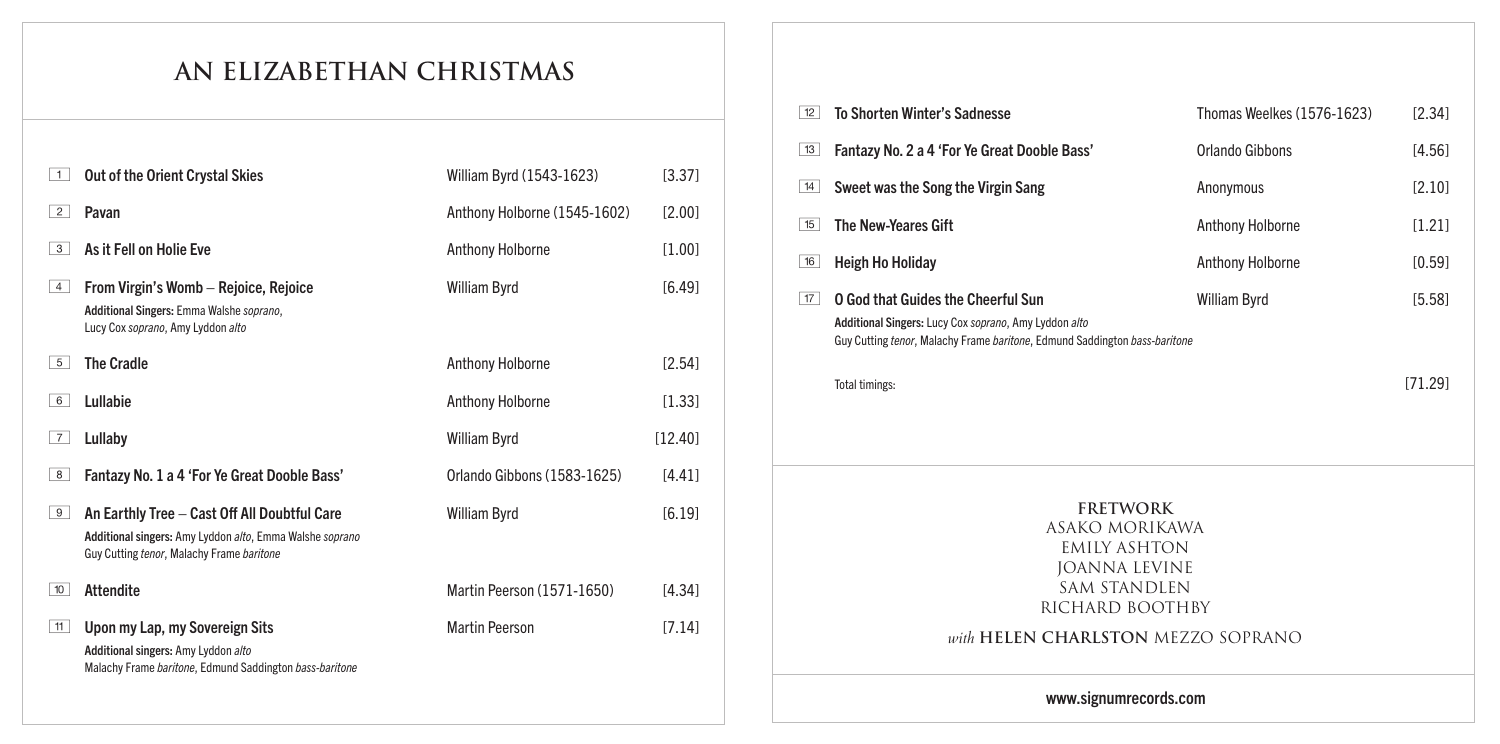#### **An Elizabethan Christmas**

The Christmas season in Elizabethan times was so different to our current experience, despite some superficial similarities, that it's difficult for us to put our mind in a such an alien context. For a start, the 'season' was strictly twelve days from Christmas Eve to Epiphany, or Twelfth Night: 24th December to 6th January. The idea that we might start preparing for the festival in October would have seemed distinctly strange.

And the tawdry round of consumerism that presages our own mid-winter festival was nowhere to be seen: Advent was a time of fasting rather than feasting; holding back until the damn burst. But feasting there was once Christmas itself arrived. Presents were given, though few by comparison with today's gargantuan spend-fest.

Although there was much merry making, and plenty of eating and drinking, there was also a balancing attention to the religious event that was the centre of the festival. At court it was especially so during Elizabeth's reign, in contrast to the rather more hedonistic celebrations of her father. The protestant religion had embedded a more sober and thoughtful atmosphere, and Elizabeth's principal composer, though Catholic, caught the

mood in three works published in two collections a year apart: *Psalmes, Sonets, & songs of sadnes and pietie*, 1588 and *Songs of Sundrie Natures* of 1589; then again in a later manuscript collected by a Catholic friend.

The first proved to be his biggest hit: *Lulla, Lullaby*, listed as a 'song of sadnes and pietie' in the publication, became one of Byrd's most enduringly famous songs. Indeed, some 14 years after its publication, Lord Worcester wrote, somewhat wearily, that although Irish tunes had become all the rage at court, 'in winter Lullaby an owld song of Mr Birde wylbee more in request as I thinke'.

The 1588 publication was the first Byrd has essayed on his own, without his partner, friend and mentor, Thomas Tallis, who had died some three years previously. In it he aimed to please as many people as he could with a broad collection of music in 5 parts.

Here is his sales pitch from the 'Epistle to the reader':

*Benigne Reader, heere is offered unto thy courteous acceptation, Musicke of sundry sorts, and to content divers humours. If thou bee* 

*disposed to pray, heere are Psalmes. If to bee merrie, heere are Sonets. If to lament for thy sins, heere are songs of sadnesse and Pietie. If thou delight in Musicke of great compass, heere are divers songs, which beeing originally made for Instruments to expresse the harmony, and one voyce to pronounce the dittie, are now framed in all parts for voyces to sing the same.*

He had taken consort songs – a form he virtually created, in which a single voice is accompanied by four viols – and fitted the instrumental lines out with words, such that five voices could perform the work.

A year later more came with *Songs of Sundrie Natures* and two more Christmas pieces. *From Virgin's Womb* in the form of a consort song with a chorus of four voices – *'Rejoice with heart and voice in Christ his birth this day'*; and then with *An Earthly Tree* in the form of a duet accompanied by four viols, followed again by a chorus, urging us to '*cast off all doubtful care…. To joyful news divine*'.

Much later – in fact, after Elizabeth had died, comes the delightful '*Out of the orient*', found in a collection of manuscripts by Edward Paston, fellow Catholic and friend of Byrd's, whose home, Appleton Hall, is mentioned in another consort

song in the same collection. The story of the appearance to the shepherds by the angel is told with fluid self-confidence and masterly control, leading up to the rustic bagpipes alluded to over the nonsense word '*Falantidingdido*'.

The Christmas festive season included the new year, so Byrd's *O God that guides the cheerful sun* is part of the festivities and its thoroughly energetic counterpoint belies a 70-year-old composer. It appeared in the 1611 publication *Psalms, Songs & Sonnets*, which also contained two fantasias for viol consort, a genre that rarely made it into print.

Antony Holborne was thoroughly Elizabethan, being born probably shortly before she came to the throne and dying shortly before his Queen, in 1602. He described himself in both his publications as 'gentleman and servant to her most excellent Majestie'. His two published works were 'The Cittharn Schoole', published in 1597 and '*Pavans, Galliards and other short aeirs both Grave and Light, in five parts for Viols, Violins, or other Musicall Winde Instruments*' in 1599. The dances on our disc are all Pavans, Galliards, Almains or Corantos given titles suggestive of the Christmas season.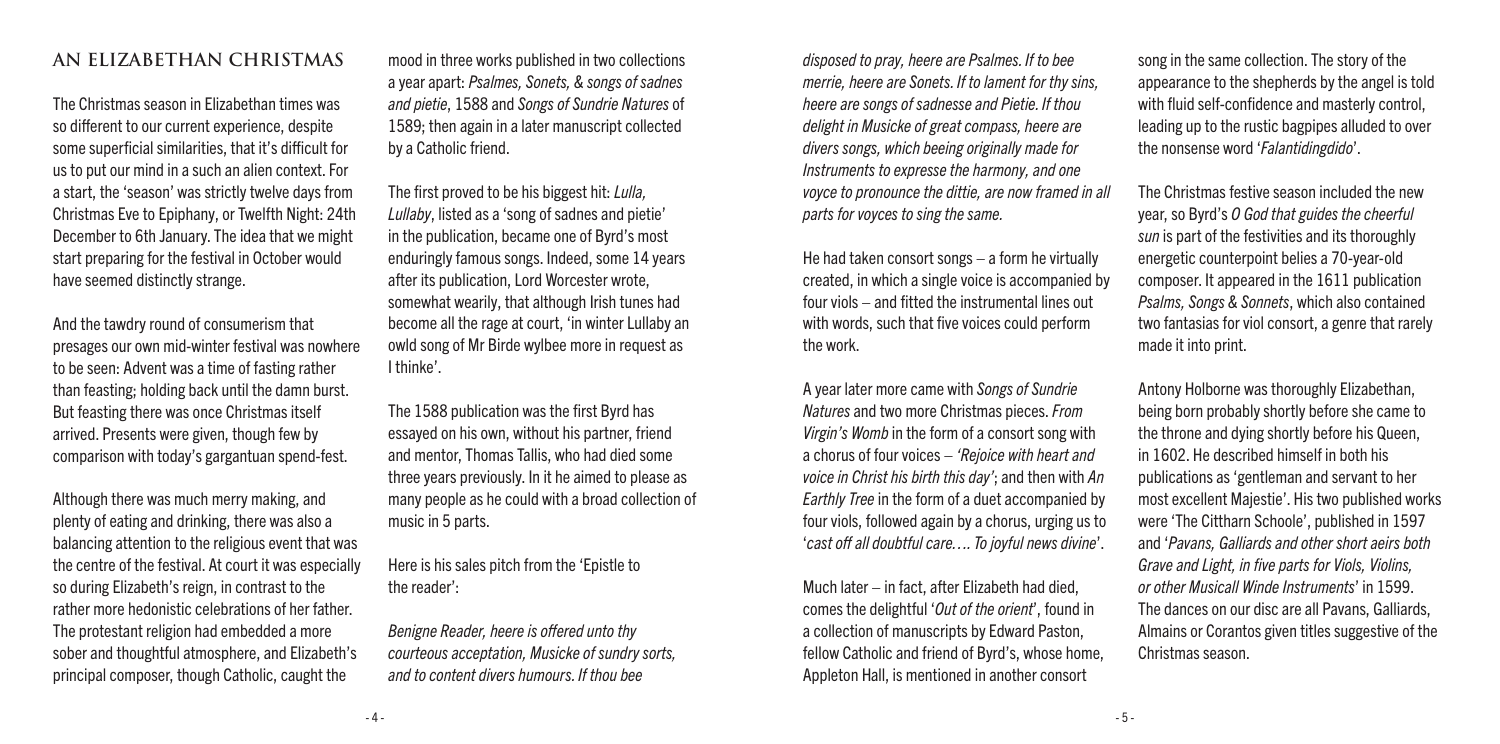Martin Peerson, while he was born in Elizabeth's reign, outlived her by many years, making it through into the Commonwealth, and his first musical activities appeared after her death. *Upon my lap my sovereign sits* is his most celebrated work, and appeared in his 1620 publication *Private Musicke, or The First Booke of Aryes*. His extensive body of consort music was never published – along with almost all viol consort music of the period – but was evidently popular among viol players of the time. Most are in six parts, except for this one five-part work, earlier than the six-part pieces and in some ways more serious and more daring harmonically.

Orlando Gibbons was of a similar generation to Peerson, though his life was cut short by a brain tumour when he was 52. He had been a chorister at King's College, Cambridge, joined the Chapel Royal in the year of the Queen's death and was to remain in royal service for the rest of his life. He was particularly associated with the young Prince Henry's musical establishment, together with Coprario, Ferrabosco and Lupo. Though he was famed as a keyboard virtuoso, he composed extensively for the viols and violins of the court, and the 'dooble bass' referred to was an exceptionally large viol, tuned a fourth below the standard bass. The many tempo and

dynamic instructions – exceptional for the time – indicate it was more probably written for the professional musicians at court, rather than for aristocratic amateurs.

I think we would find an Elizabethan Christmas a rather austere season; certainly colder than we are used to and a shorter, more intense holiday period. But compensations were to be had in the beauty of the music, if we were lucky enough to be kicking our heels at the royal court. We are perhaps fortunate that these pieces have survived and so we can have the best of both worlds.

#### Richard Boothby

#### **TEXTS**

**1** Out of the Orient Crystal Skies William Byrd

Out of the orient, crystal skies A blazing star did shine, Showing the place where poorly lies A blessed Babe divine.

Born of a maid of royal blood Who Mary hight by name,

A sacred rose which once did bud By grace of heavenly flame.

This shining star three kings did guide Even from the furthest East, To Bethlehem where it betide This blessed Babe did rest,

Laid in a silly manger poor, Betwixt an ox and ass, Whom these three kings did all adore As God's high pleasure was.

And for the joy of His great birth A thousand angels sing: "Glory and peace unto the earth Where born is this new King!"

The shepherds dwelling there about, When they this news did know, Came singing all even in a rout, "Falantidingdido, falantidingdido, falantidingdido!"

Words: Anonymous

4 From Virgin's Womb – Rejoice, Rejoice William Byrd

From Virgin's womb this day, this day did spring The precious Seed that only saved man This day let man rejoice and sweetly sing,

Since on this day our Saviour first began This day did Christ man's soul from death remove With glorious saints to dwell in Heaven above.

This day to man came pledge of perfect peace, This day to man came love and unity, This day man's grief began for to surcease, This day did man receive a remedy For each offence and every deadly sin With guilty heart that erst he wandered in.

In Christ His flock let love be surely plac'd, From Christ His flock let concord hate expel, Of Christ His flock let love be so embrac'd As we in Christ and Christ in us may dwell. Christ is the author of sweet unity From whence proceedeth all felicity.

O sing unto this glittering, glorious King, O praise His name let every living thing; Let heart and voice like bells of silver ring The comfort that this day to man doth bring: Let lute, let shawm, with sound of sweet delight These joys of Christ His birth this day recite.

Rejoice, rejoice, with heart and voice, In Christ His birth this day rejoice.

Words: Francis Kinwelmersch, c. 1576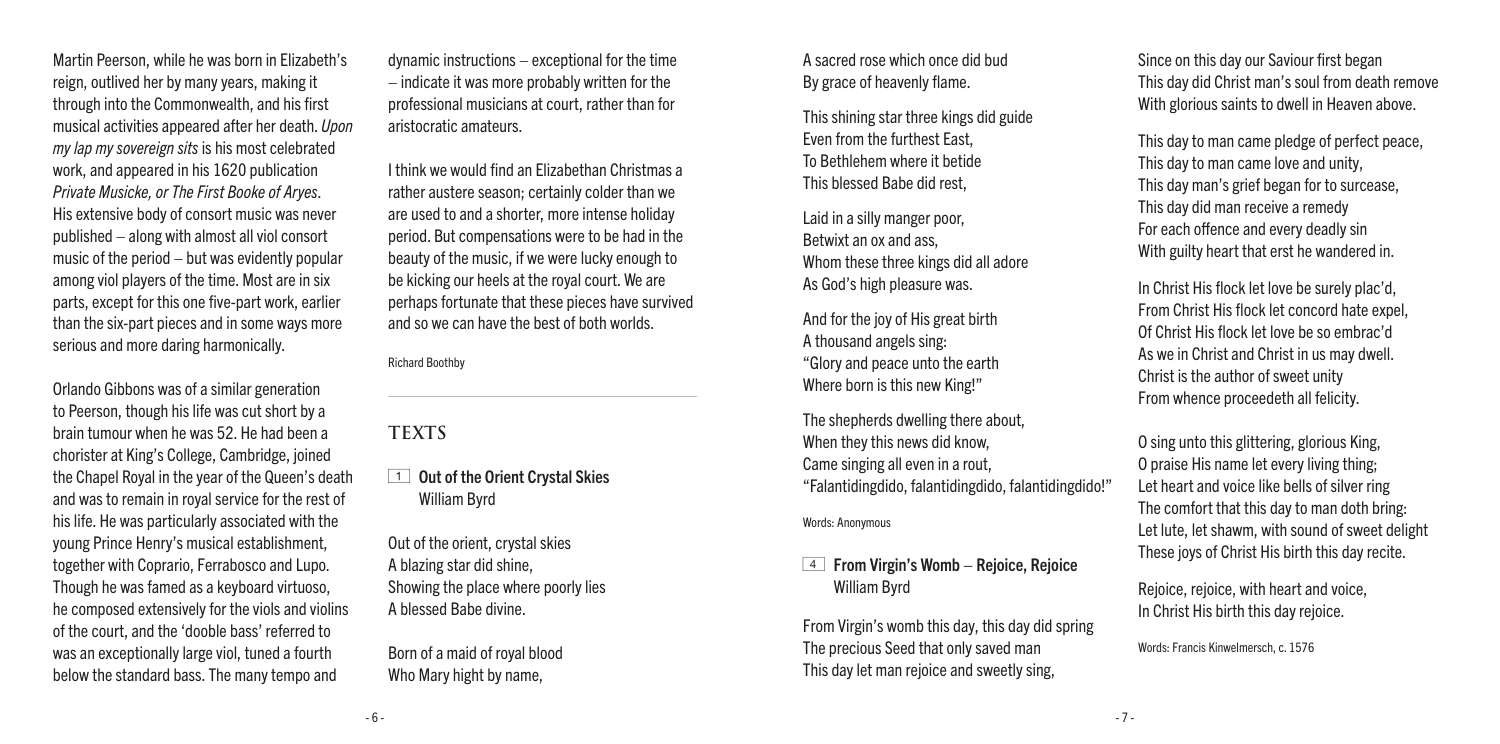#### 7 Lullaby William Byrd

Lulla, lullaby My sweet little Baby, What meanest Thou to cry? Lulla, lullaby

Be still, my blessed Babe, Though cause Thou hast to mourn, Whose blood most innocent To shed the cruel king has sworn; And lo, alas! behold What slaughter he doth make, Shedding the blood of infants all, Sweet Saviour, for Thy sake. A King is born, they say, Which King this king would kill. O woe and woeful heavy day When wretches have their will!

Lulla, lullaby My sweet little Baby, What meanest Thou to cry? Lulla, lullaby

Three kings this King of kings To see are come from far, To each unknown, with offerings great,

By guilding of a star; And shepherds heard the song Which angels bright did sing. Giving all glory unto God for coming of this King, Which must be made away – King Herod would Him kill. O woe and woeful heavy day When wretches have their will!

Lulla, lullaby My sweet little Baby, What meanest Thou to cry? Lulla, lullaby

But thou shalt live and reign, As sibyls hath foresaid, As all the prophets prophesy, Whose mother, yet a maid And perfect virgin pure, With her breasts shall upbread Both God and man that all hath made, The Son of heavenly seed, Whom caitiffs none can 'tray, Whom tyrants none can kill. O joy and joyful happy day When wretches want their will!

Words: Anonymous

9 An Earthly Tree – Cast off All Doubtful Care William Byrd

An earthly tree a heavenly fruit it bear, A case of clay contained a crown immortal A crown of crowns, a King whose cost and care Redeemed poor man, whose race before was thrall To death, to doom, to pains of everlasting, By His sweet death, scorns, stripes, and often fasting.

A star above the stars, a sun of light, Whose blessed beams this wretched earth bespread

With hope of heaven and of God's Son the sight, Which in our flesh and sinful soul lay dead. O faith, O hope, O joys renowned for ever, O lively life that deathless shall persever.

Then let us sing the lullabys of sleep To this sweet babe, born to awake us all From drowsy sin that made old Adam weep, And by his fault gave to mankind the fall. For lo! this day, the birth day, day of days, Summons our songs to give Him laud and praise.

Cast of all doubtful care, exile and banish tears, To joyful news divine, lend us your list'ning ears.

Words: Anyonmous

**T1 Upon my Lap, my Sovereign Sits** Martin Peerson

Upon my lap my sovereign sits And sucks upon my breast; Meantime his love maintains my life And gives my sense her rest. Sing lullaby, my little boy, Sing lullaby, mine only joy!

When thou hast taken thy repast, Repose, my babe, on me; So may thy mother and thy nurse Thy cradle also be. Sing lullaby, my little boy, Sing lullaby, mine only joy!

I grieve that duty doth not work All that my wishing would; Because I would not be to thee But in the best I should. Sing lullaby, my little boy, Sing lullaby, mine only joy!

Yet as I am, and as I may, I must and will be thine, Though all too little for thyself Vouchsafing to be mine. Sing lullaby, my little boy, Sing lullaby, mine only joy!

Words: Richard Rowlands (1565–c. 1630)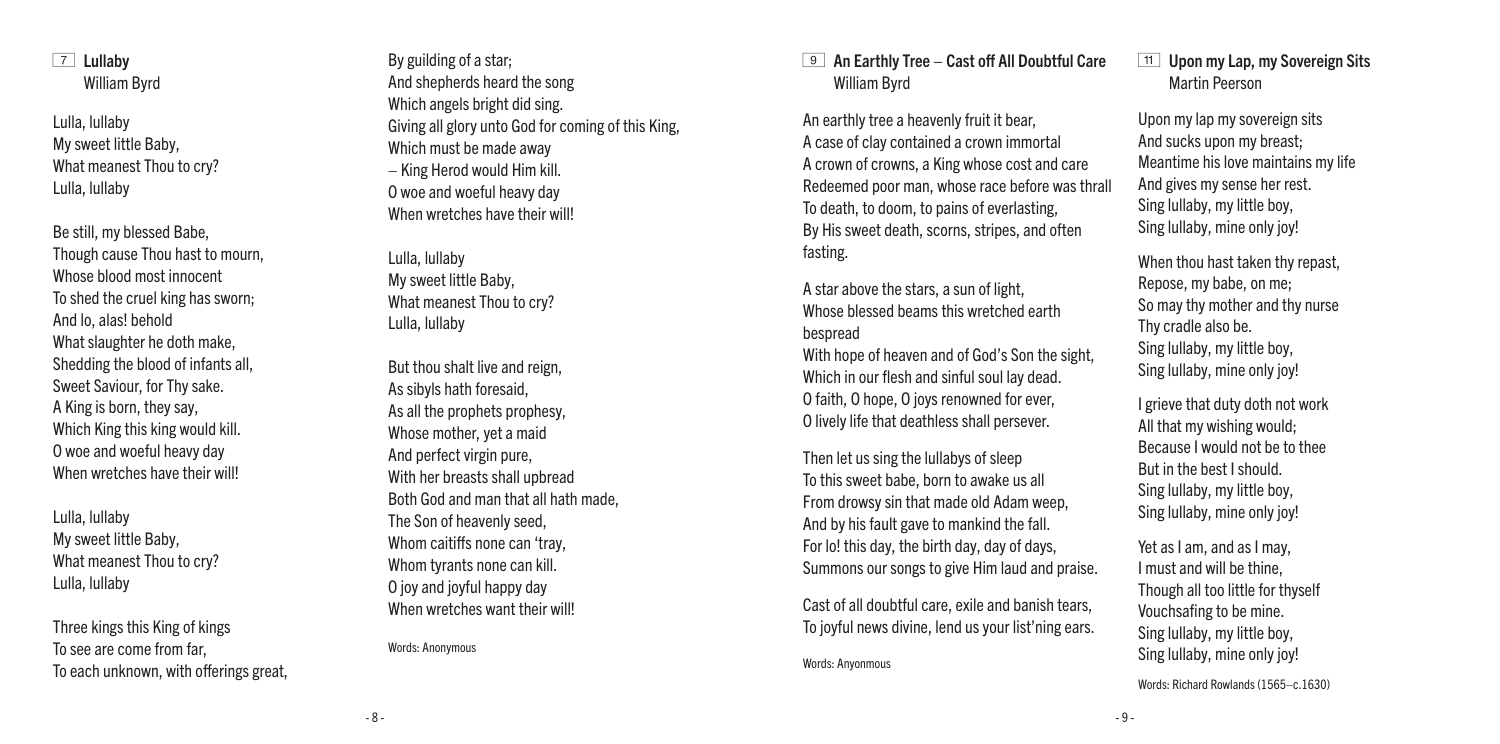**T2 To Shorten Winter's Sadnesse** Thomas Weelkes

To shorten winter's sadness, See where the nymphs with gladness: Fa la la. Disguised, all are coming, Right wantonly a-mumming: Fa la la.

Though masks encloud their beauty, yet give the eye her duty, Fa la la la… When Heav'n is dark it shineth, and unto love inclineth: Fa la la la.

#### **14 Sweet was the Song the Virgin Sang** Anonymous

Sweet was the song the Virgin sung, When she, when she to Bethlem Juda came, And was deliver'd of a Son, That blessed Jesus hath to name. Lulla, lulla, lula, lullaby, Lula, lula, lula, lullaby, sweet Babe, sung she, My Son, and eke a Saviour born, Which hast vouchsafed from on high To visit us that were forlorn; Lalula, lalula, lalulaby, sweet babe, sang she, And rockt Him sweetly on her knee.

#### 17 0 God That Guides the Cheerful Sun William Byrd

O God that guides the cheerful sun By motions strange the year to frame, Which now return'd whence it begun From heav'n extols thy glorious name. This New-year's season sanctify With double blessings of thy store. That graces new may multiply And former follies reign no more. So shall our hearts with heav'n agree, And both give laud and praise to thee. Th'old year by course is past and gone, Old Adam Lord from us expel: New creatures make us ev'ry one, New life becomes the New-year well. As new-born babes from malice keep, New wedding garments O Christ we crave: That we thy face in heav'n may see With Angels bright our souls to save. So shall our hearts with heav'n agree, And both give laud and praise to thee. Amen.

Words: Anonymous

 $-10-$ 

### **FRETWORK**

In 2021, Fretwork celebrates its 35th anniversary. In the past three and a half decades they have explored the core repertory of great English consort music, from Taverner to Purcell, and made classic recordings against which others are judged.

In addition to this, Fretwork have become known as pioneers of contemporary music for viols, having commissioned over 40 new works. The list of composers is like the role call of the most prominent writers of our time: George Benjamin, Michael Nyman, Sir John Tavener, Gavin Bryars, Elvis Costello, Alexander Goehr, John Woolrich, Orlando Gough, Fabrice Fitch, Peter Sculthorpe, Sally Beamish, Tan Dun, Barry Guy, Andrew Keeling, Thea Musgrave, Simon Bainbridge, Poul Ruders, John Joubert, Duncan Druce and Nico Muhly. The group now frequently presents programmes consisting entirely of contemporary music.

They made their Carnegie Hall debut in February of 2010, and now tour the United States most years. In that year, they also curated a week-long concert series of concerts at Kings Place. The culmination of this week was the world

premier of *The World Encompassed* by Orlando Gough, a 70-minute piece describing in musical terms Drake's circumnavigation of the globe in 1577-80.

In 2011, The National Centre for Early Music, in collaboration with the BBC, hosted a competition for young composers to create a four-minute piece for Fretwork. They workshopped the shortlisted pieces at the NCEM in York in October, and then the winning entries were premiered in Kings Place in December 2011.

The following year, they premiered Nico Muhly's *My Days* for The Hilliard Ensemble and Fretwork in Wigmore Hall; while 2013 was their busiest year for a decade: they played no fewer than ten concerts in London's major chamber music halls: Wigmore Hall, Kings Place, Cadogan Hall and the Royal College of Music.

They celebrated their 30th anniversary with a star-studded concert at Kings Place in June of 2016; and recorded four new albums, including *The World Encompassed*, and later that year they made their longest tour of America, taking in the USA, Canada & Colombia.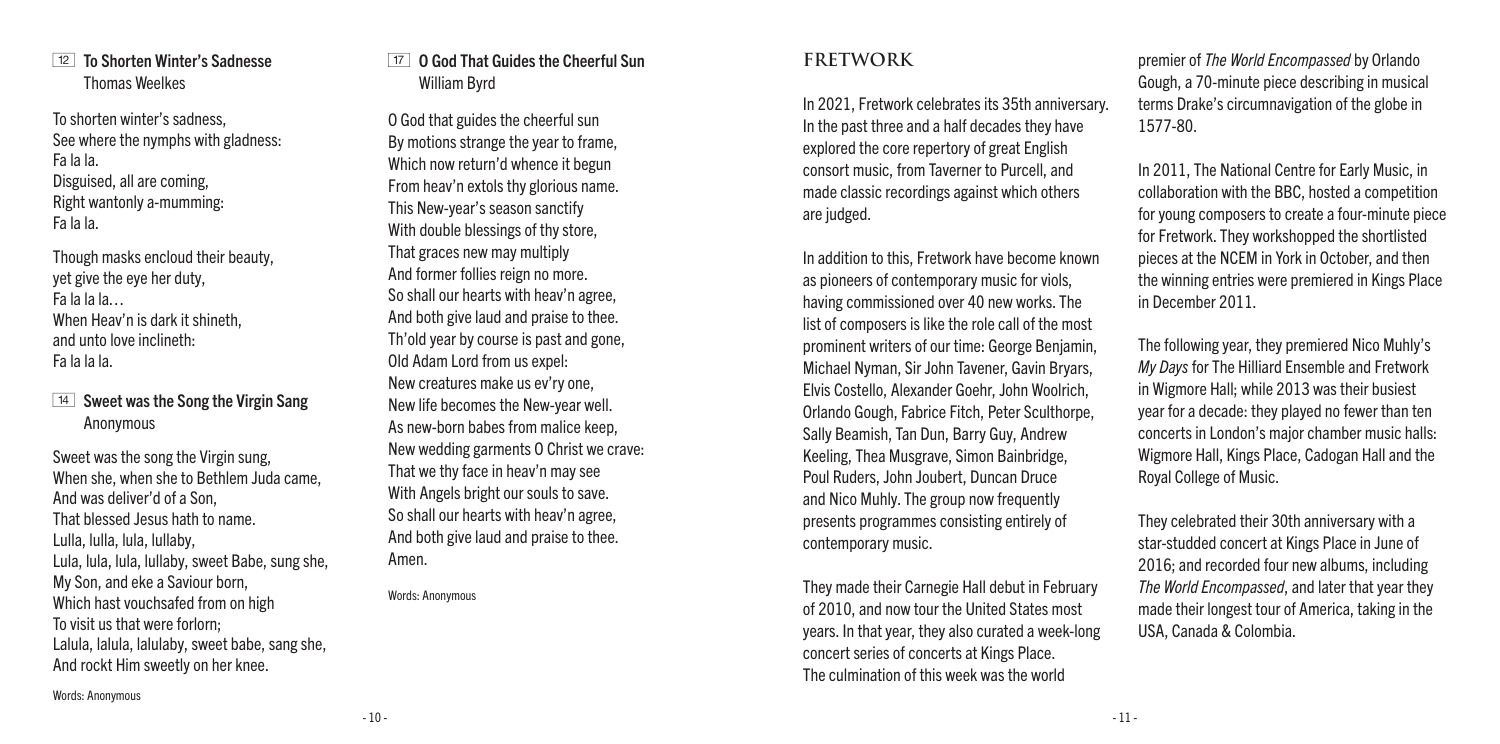

In 2018 they performed and recorded a programme celebrating the music of Michael Nyman – who was 75 in 2019 – with the exceptional counter-tenor, Iestyn Davies; and in 2019 they toured North America with this programme. That year they also began a series of concerts at Wigmore Hall, called 'Musick's Monument', presenting the greatest English consort music from the Golden Age – six concerts ranging from Cornyshe to Purcell.

Their recordings with Signum Classics have resulted in several notable releases: *The World Encompassed, John Jenkins Four Part Fantasies, If* (with Iestyn Davies), *In Chains of Gold: Orlando Gibbons' consort anthems, & The Silken Tent,* with Clare Wilkinson, including the music of Debussy, Grieg, Byrd, Purcell, Nyman, Goehr, Wolf, Britten, Shostakovich and Stephen Wilkinson; and then *In Nomine II*, concluding a survey of English In Nomines started with their debut album in 1987, including Nico Muhly's *Slow* and music by Ferrabosco, Bull, Tye, Baldwin, Parsons and Purcell.

The 2020 pandemic curtailed most groups plans and activities, and Fretwork saw its fair share of cancellations; but it was fortunate to receive £30,000 from Arts Council England's

Emergency fund, and then to be able to present a live-streamed concert with Iestyn Davies from the National Centre for Early Music in York, a programme of Dowland's *Lachrimae* from Wigmore Hall and premier a new work by Led Zeppelin's John Paul Jones in the Early Music Festival in Blackheath. They also pressed ahead with more recording, once lockdown restrictions were eased.

In 2021, they have been at Wigmore Hall twice, including a performance on Good Friday, the first from Wigmore for many decades, of Johann Sebastiani's *St Matthew Passion*. They have also been awarded a substantial grant from Arts Council England to continue and maintain the continuity of their work.

In 2022 they will be celebrating the 400th anniversary of the birth of one of England's greatest composers for viols, Matthew Locke; and plans visits to Germany, Spain and France. There will also be a collaboration with The Kings Singers and new works from Sir James MacMillan and Roderick Williams.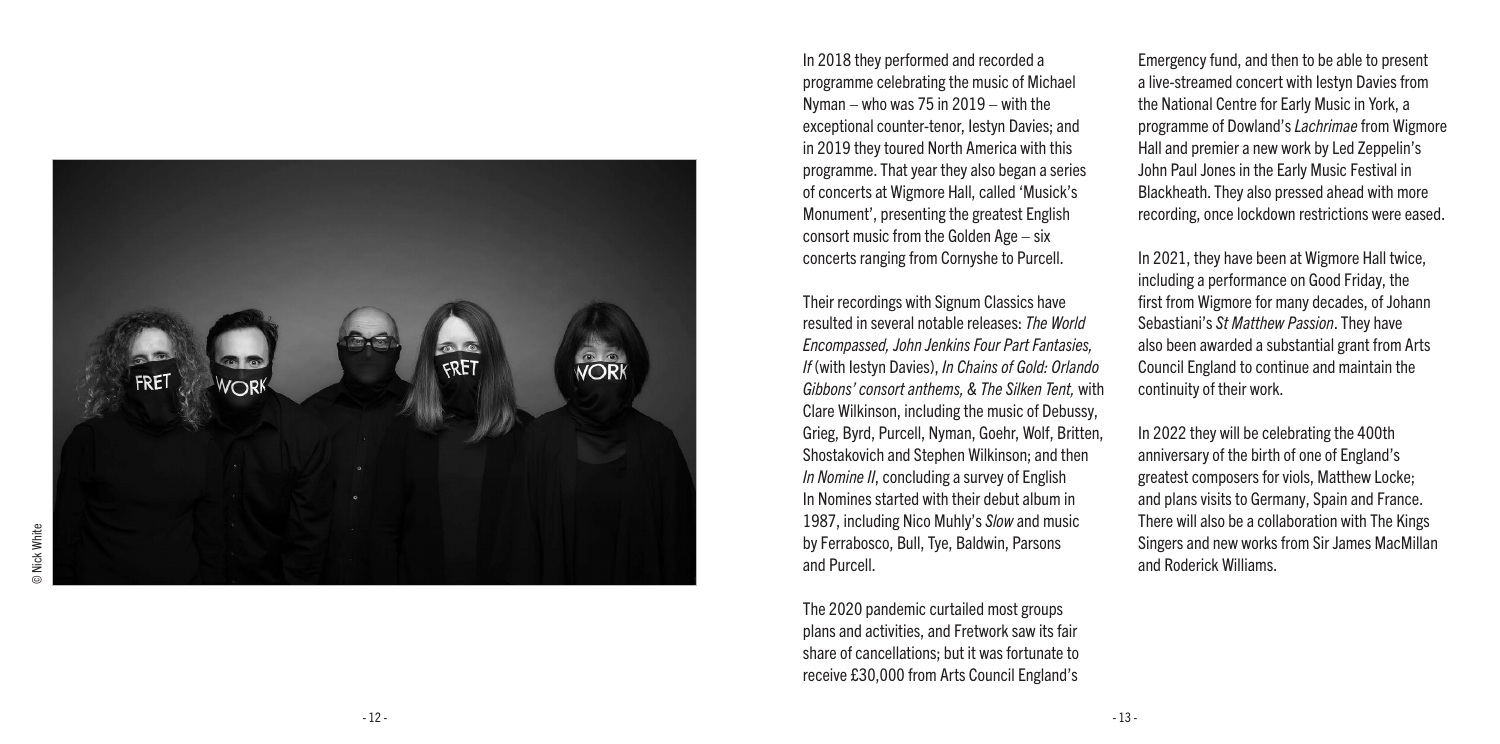#### **HELEN CHARLSTON**

Acclaimed for her musical interpretation, presence and "warmly distinctive tone" (The Telegraph), Helen Charlston is quickly cementing herself as a key performer in the next generation of British singers. Helen won first prize in the 2018 Handel Singing Competition and was a finalist in the Hurn Court Opera Competition, and the Grange Festival International Singing Competition.

Concert highlights include Handel's *Messiah* with the Royal Liverpool Philharmonic Orchestra, Mendelssohn's *Lobgesang* with the Royal Northern Sinfonia and Paul McCreesh, her debut at the Palau de la Música in Barcelona for Bach's *St Matthew Passion* with the Gabrieli Consort and Players, a worldwide tour of Handel's *Messiah* with the Seattle Symphony, the Western Australian Symphony Orchestra and Adelaide Symphony Orchestra, performances as part of Barbican Sound Unbound 2019 and solo recitals at York Early Music Festival, London Handel Festival, Händel-festspiele Halle, Korčula Baroque Festival, Leicester International Music Festival and Fitzrovia Festival. In 2020, Helen premiered the full role of Anna in the newly completed opera *Blue Electric* by Tom Smail.



© Benjamin Ealovega Benjamin Ealovega Often heard on BBC Radio 3 in live concert relays, Helen features on recordings of Bach's *B Minor Mass* with the Orchestra of the Age of Enlightenment and the Trinity College Choir, and Bach's *Actus Tragicus* & *Himmelskönig, sei willkommen* with Amici Voices and Amici Baroque Players, both available from Hyperion. The "mesmerising delivery" of her aria in BWV 182 on the Amici Voices CD was singled out by Gramophone Magazine as the highlight of the recording. In the 2020-21 season she will record John Eccles' *Semele* in the role of Juno with the Cambridge Handel Opera Company and the Academy of Ancient Music.

#### We are again very grateful for the continued support of Linda Hill, who made this recording possible.

Recorded in St Magdalen Church, Sherborne, Gloucestershire, UK from 15th–17th May 2019 and 7th –8th October 2020 Producer, Recording Engineer & Editor – Adrian Hunter Design and Artwork – Woven Design www.wovendesign.co.uk

P 2021 The copyright in this sound recording is owned by Signum Records Ltd © 2021 The copyright in this CD booklet, notes and design is owned by Signum Records Ltd

Any unauthorised broadcasting, public performance, copying or re-recording of Signum Compact Discs constitutes an infringement of copyright and will render the infringer liable to an action by law. Licences for public performances or broadcasting may be obtained from Phonographic Performance Ltd. All rights reserved. No part of this booklet may be reproduced, stored in a retrieval system, or transmitted in any form or by any means, electronic, mechanical, photocopying, recording or otherwise, without prior permission from Signum Records Ltd.

SignumClassics, Signum Records Ltd., Suite 14, 21 Wadsworth Road, Perivale, Middlesex, UB6 7LQ, UK. +44 (0) 20 8997 4000 E-mail: info@signumrecords.com www.signumrecords.com